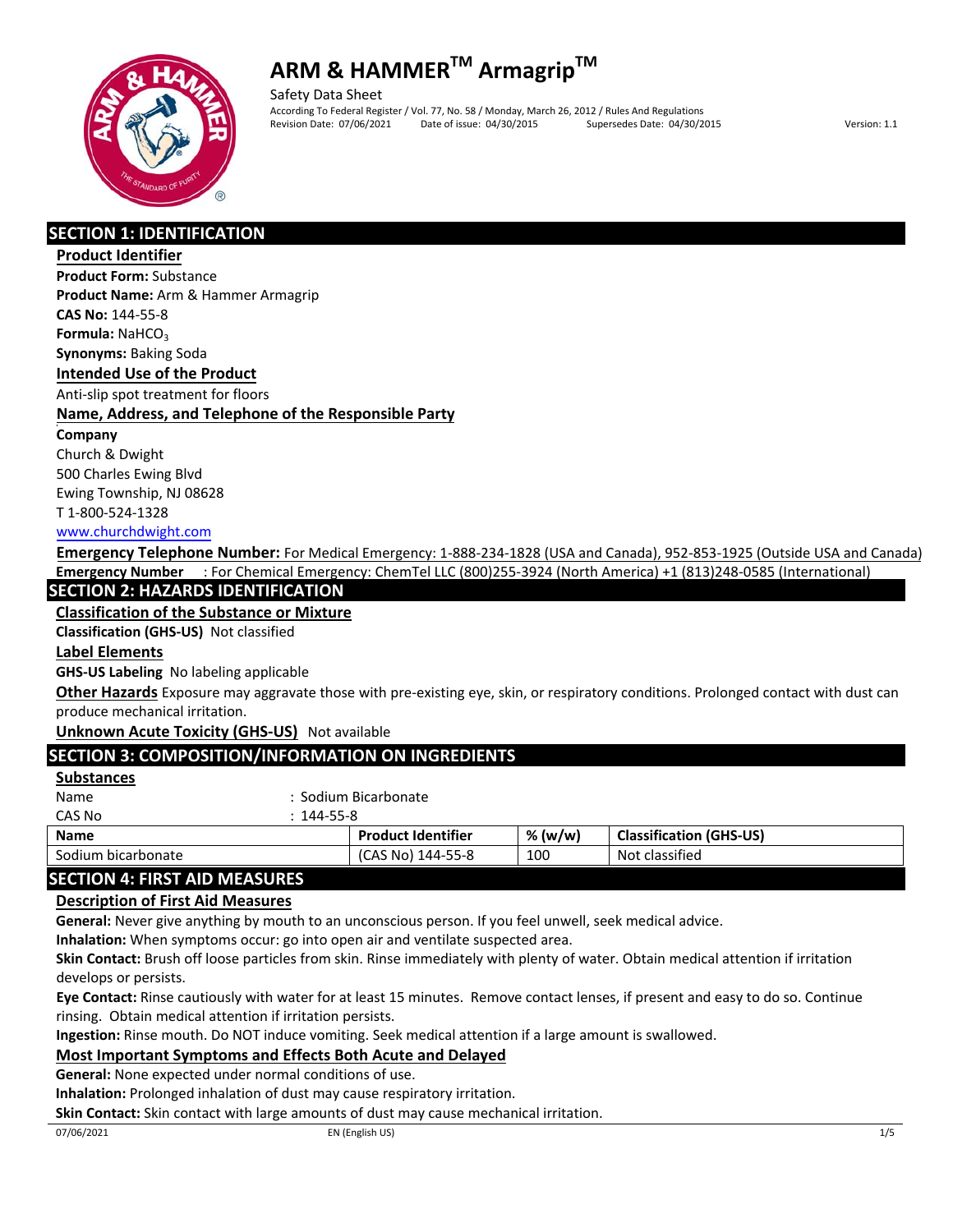#### Safety Data Sheet

According To Federal Register / Vol. 77, No. 58 / Monday, March 26, 2012 / Rules And Regulations

**Eye Contact:** Contact may cause irritation due to mechanical abrasion.

**Ingestion:** Large doses may produce systemic alkalosis and expansion in extracellular fluid volume with edema.

**Chronic Symptoms:** None expected under normal conditions of use.

#### **Indication of Any Immediate Medical Attention and Special Treatment Needed**

If exposed or concerned, get medical advice and attention.

## **SECTION 5: FIRE‐FIGHTING MEASURES**

## **Extinguishing Media**

**Suitable Extinguishing Media:** Use extinguishing media appropriate for surrounding fire.

**Unsuitable Extinguishing Media:** For surrounding fire: Use of heavy stream of water may spread fire.

#### **Special Hazards Arising From the Substance or Mixture**

**Fire Hazard:** NOT FLAMMABLE . Under fire conditions, hazardous fumes will be present.

**Explosion Hazard:** Product is not explosive.

**Reactivity:** Hazardous reactions will not occur under normal conditions.

#### **Advice for Firefighters**

**Precautionary Measures Fire:** Wear self‐contained breathing apparatus when entering area unless atmosphere is proved to be safe. **Firefighting Instructions:** Exercise caution when fighting any chemical fire.

**Protection During Firefighting:** Do not enter fire area without proper protective equipment, including respiratory protection.

Hazardous **Combustion Products**: Carbon oxides (CO, CO<sub>2</sub>). Sodium oxides.

**Reference to Other Sections**

Refer to section 9 for flammability properties.

## **SECTION 6: ACCIDENTAL RELEASE MEASURES**

#### **Personal Precautions, Protective Equipment and Emergency Procedures**

**General Measures:** Handle in accordance with good industrial hygiene and safety practice. Do not breathe dust or fumes. Avoid skin and eye contact.

**For Non‐Emergency Personnel**

**Protective Equipment:** Use appropriate personal protection equipment (PPE).

**Emergency Procedures:** Evacuate unnecessary personnel.

**For Emergency Personnel**

**Protective Equipment:** Equip cleanup crew with proper protection.

**Emergency Procedures:** Ventilate area.

#### **Environmental Precautions**

Prevent entry to sewers and public waters. Avoid release to the environment.

#### **Methods and Material for Containment and Cleaning Up**

**For Containment:** Contain and collect as any solid.

**Methods for Cleaning Up:** Clean up spills immediately and dispose of waste safely. Avoid generation of dust during clean‐up of spills. Keep in suitable, closed containers for disposal. Contact competent authorities after a spill.

#### **Reference to Other Sections**

See heading 8, Exposure Controls and Personal Protection.

#### **SECTION 7: HANDLING AND STORAGE**

#### **Precautions for Safe Handling**

**Additional Hazards When Processed:** When heated, material emits irritating fumes.

**Hygiene Measures:** Handle in accordance with good industrial hygiene and safety procedures. Wash hands and other exposed areas with mild soap and water before eating, drinking, or smoking and again when leaving work.

#### **Conditions for Safe Storage, Including Any Incompatibilities**

**Storage Conditions:** Store in a dry, cool and well‐ventilated place. Keep container closed when not in use.

**Incompatible Materials:** Acids. Water. Lime.

**Storage Temperature:** < 65 °C (150 °F)

**Specific End Use(s)** Anti‐slip spot treatment for floors

## **SECTION 8: EXPOSURE CONTROLS/PERSONAL PROTECTION**

#### **Control Parameters**

**Particulates not otherwise classified (PNOC)** 

| <b>USA ACGIH</b> | TWA $(mg/m3)$<br>ACGIH | me/m<br>' Respirable fraction |     |
|------------------|------------------------|-------------------------------|-----|
| 07/06/2021       | EN (English US)        |                               | 2/5 |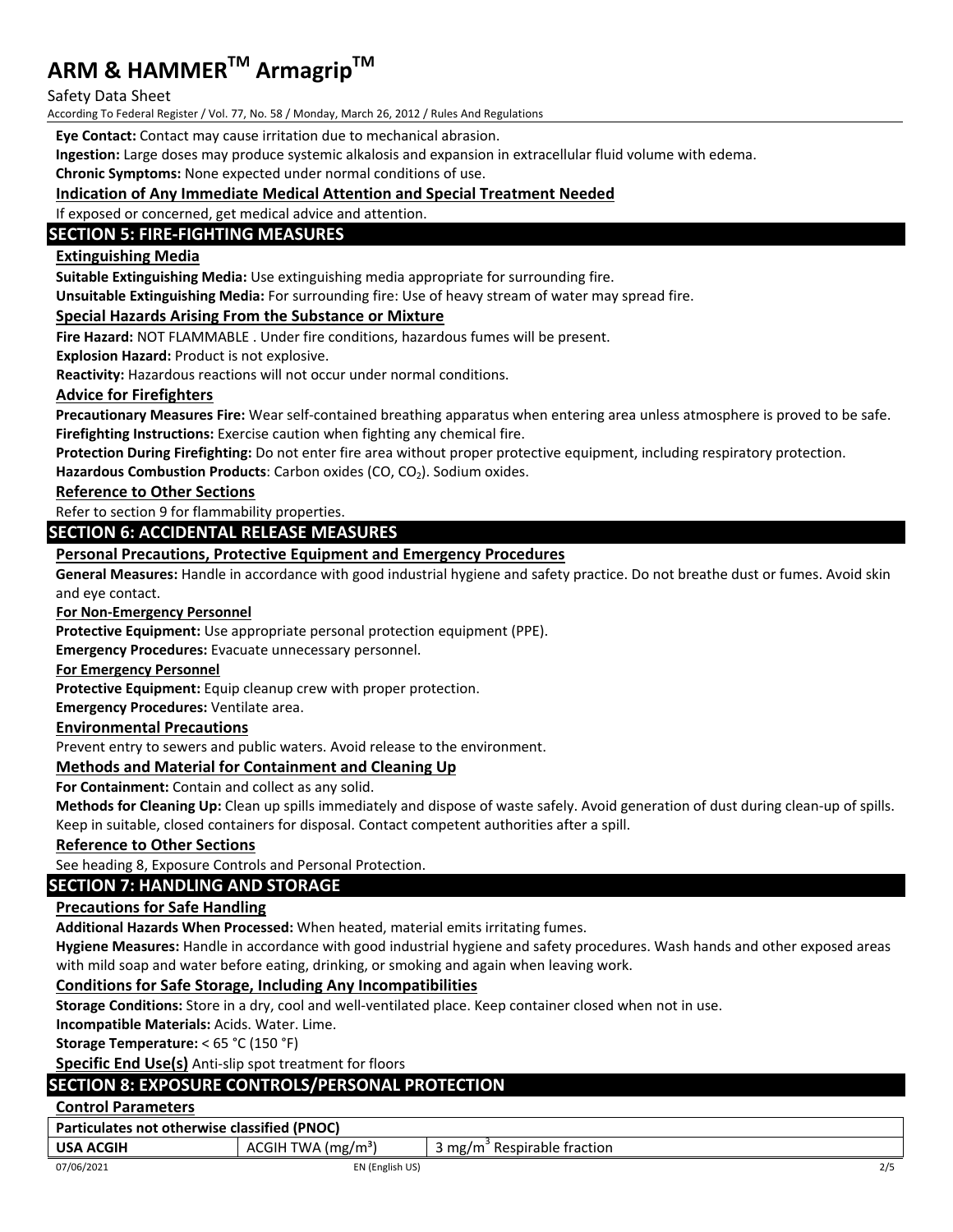#### Safety Data Sheet

According To Federal Register / Vol. 77, No. 58 / Monday, March 26, 2012 / Rules And Regulations

|                                    |                                     | 10 mg/m $3$ Total Dust                                                              |
|------------------------------------|-------------------------------------|-------------------------------------------------------------------------------------|
| <b>USA OSHA</b>                    | OSHA PEL (TWA) (mg/m <sup>3</sup> ) | 5 mg/m <sup>3</sup> Respirable fraction                                             |
|                                    |                                     | 15 mg/m <sup>3</sup> Total Dust                                                     |
| Alberta                            | OEL TWA $(mg/m3)$                   | 10 mg/m <sup>3</sup> (total)                                                        |
| <b>British Columbia</b>            | OEL TWA (mg/m <sup>3</sup> )        | 10 mg/m <sup>3</sup> (total dust)                                                   |
| <b>Manitoba</b>                    | OEL TWA (mg/m <sup>3</sup> )        | 10 mg/m <sup>3</sup> (inhalable particles, recommended)                             |
| <b>New Brunswick</b>               | OEL TWA (mg/m <sup>3</sup> )        | 3 mg/m <sup>3</sup> (particulate matter containing no Asbestos and <1% Crystalline  |
|                                    |                                     | silica, respirable fraction)                                                        |
| <b>Newfoundland &amp; Labrador</b> | OEL TWA (mg/m <sup>3</sup> )        | 10 mg/m <sup>3</sup> (inhalable particles, recommended)                             |
| Nova Scotia                        | OEL TWA (mg/m <sup>3</sup> )        | 10 mg/m <sup>3</sup> (inhalable particles, recommended)                             |
| <b>Nunavut</b>                     | OEL TWA (mg/m <sup>3</sup> )        | 5 mg/m <sup>3</sup> (respirable mass)                                               |
| <b>Northwest Territories</b>       | OEL TWA (mg/m <sup>3</sup> )        | 5 mg/m <sup>3</sup> (respirable mass)                                               |
| <b>Ontario</b>                     | OEL TWA (mg/m <sup>3</sup> )        | 10 mg/m <sup>3</sup> (inhalable)                                                    |
| <b>Prince Edward Island</b>        | OEL TWA (mg/m <sup>3</sup> )        | 10 mg/m <sup>3</sup> (inhalable particles, recommended)                             |
| Québec                             | VEMP (mg/m <sup>3</sup> )           | 10 mg/m <sup>3</sup> (including dust, inert or nuisance particulates; containing no |
|                                    |                                     | Asbestos and <1% Crystalline silica-total dust)                                     |
| Saskatchewan                       | OEL STEL (mg/m <sup>3</sup> )       | 20 mg/m <sup>3</sup> (insoluble or poorly soluble-inhalable fraction)               |
|                                    |                                     | 6 mg/m <sup>3</sup> (insoluble or poorly soluble-respirable fraction)               |
| Saskatchewan                       | OEL TWA $(mg/m3)$                   | 10 mg/m <sup>3</sup> (insoluble or poorly soluble-inhalable fraction)               |
|                                    |                                     | 3 mg/m <sup>3</sup> (insoluble or poorly soluble-respirable fraction)               |

#### **Exposure Controls**

**Appropriate Engineering Controls:** For occupational/workplace settings: Emergency eye wash fountains and safety showers should be available in the immediate vicinity of any potential exposure. Ensure adequate ventilation, especially in confined areas. Ensure all national/local regulations are observed.

**Personal Protective Equipment:** For occupational or bulk quantities: Gloves. Safety glasses. Dust formation: dust mask.



**Materials for Protective Clothing:** For occupational or bulk quantities: Chemically resistant materials and fabrics. **Hand Protection:** For occupational or bulk quantities: Wear chemically resistant protective gloves.

**Eye Protection:** For occupational or bulk quantities: Chemical goggles or safety glasses.

**Respiratory Protection:** Use a NIOSH‐approved respirator or self‐contained breathing apparatus whenever exposure may exceed established Occupational Exposure Limits.

**Other Information:** When using, do not eat, drink or smoke.

## **SECTION 9: PHYSICAL AND CHEMICAL PROPERTIES**

#### **Information on Basic Physical and Chemical Properties**

| <b>Physical State</b>                  | Solid                           |
|----------------------------------------|---------------------------------|
| Appearance                             | White, crystalline powder       |
| Odor                                   | None<br>٠                       |
| <b>Odor Threshold</b>                  | Not available                   |
| рH                                     | 8.2 (1% Solution)               |
| <b>Evaporation Rate</b>                | Not available                   |
| <b>Melting Point</b>                   | Not available                   |
| <b>Freezing Point</b>                  | Not available<br>٠              |
| <b>Boiling Point</b>                   | Not available                   |
| <b>Flash Point</b>                     | Not available                   |
| <b>Auto-ignition Temperature</b>       | Not available<br>٠              |
| <b>Decomposition Temperature</b>       | Not available                   |
| Flammability (solid, gas)              | Not available<br>:              |
| <b>Upper/Lower Flammable Limit</b>     | Not available<br>٠              |
| <b>Vapor Pressure</b>                  | Not available                   |
| <b>Relative Vapor Density at 20 °C</b> | Not available<br>$\ddot{\cdot}$ |
|                                        |                                 |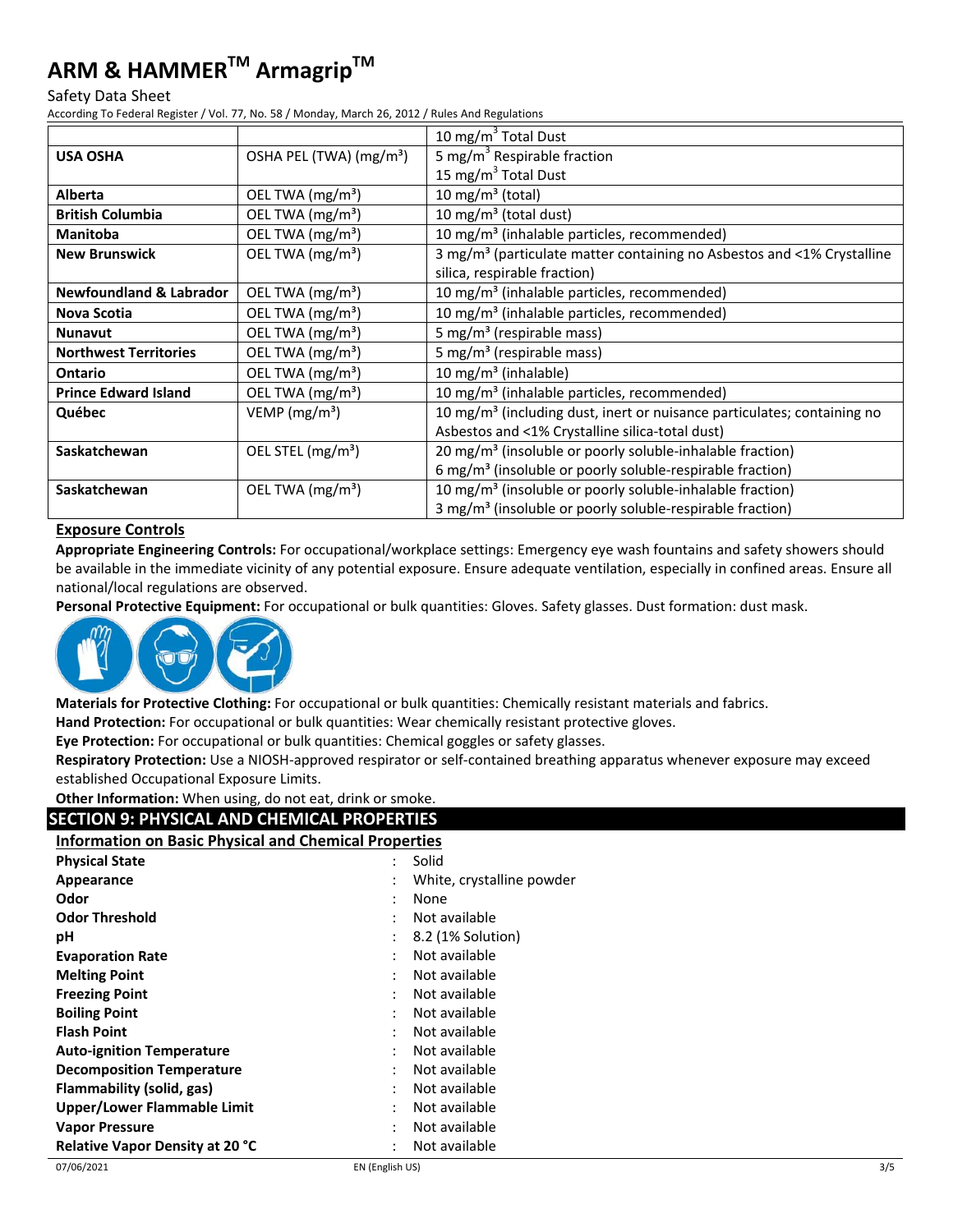Safety Data Sheet

According To Federal Register / Vol. 77, No. 58 / Monday, March 26, 2012 / Rules And Regulations

| Specific gravity / density                               | 62 lb/ft $^3$                                                         |
|----------------------------------------------------------|-----------------------------------------------------------------------|
| <b>Specific Gravity</b>                                  | Not available                                                         |
| Solubility                                               | Water: 8.6 g/100ml @ 20 °C (68 °F)                                    |
| <b>Partition Coefficient: N-octanol/water</b>            | Not available                                                         |
| <b>Viscosity</b>                                         | Not available                                                         |
| <b>Explosion Data - Sensitivity to Mechanical Impact</b> | Not expected to present an explosion hazard due to mechanical impact. |
| <b>Explosion Data - Sensitivity to Static Discharge</b>  | Not expected to present an explosion hazard due to static discharge.  |

#### **SECTION 10: STABILITY AND REACTIVITY**

**Reactivity:** Hazardous reactions will not occur under normal conditions.

**Chemical Stability:** Decomposes slowly on exposure to water (moisture).

**Possibility of Hazardous Reactions:** Hazardous polymerization will not occur.

**Conditions to Avoid:** Exposure to moisture or moist air. Temperatures above 150°F (65 °C).

**Incompatible Materials:** Acids. Water. Lime.

**Hazardous Decomposition Products:** None known. At high temperature may liberate toxic gases.

#### **SECTION 11: TOXICOLOGICAL INFORMATION**

#### **Information on Toxicological Effects ‐ Product**

**Acute Toxicity:** Not classified

**LD50 and LC50 Data:**

**Sodium Bicarbonate** 

| LD50 Oral Rat                                                                                                   | $\sim$ $\sim$<br>$\sigma$ llec<br><b>B/KB</b><br>- |  |
|-----------------------------------------------------------------------------------------------------------------|----------------------------------------------------|--|
| <b>LC50 Inhalation Rat</b>                                                                                      | mg/l/4h<br>`4.,                                    |  |
| the contract of the contract of the contract of the contract of the contract of the contract of the contract of |                                                    |  |

**Skin Corrosion/Irritation:** Not classified [**pH:** 8.2 (1% Solution)]

**Serious Eye Damage/Irritation:** Not classified [**pH:** 8.2 (1% Solution)]

**Respiratory or Skin Sensitization:** Not classified

**Germ Cell Mutagenicity:** Not classified

**Teratogenicity:** Not classified

**Carcinogenicity:** Not classified

**Specific Target Organ Toxicity (Repeated Exposure):** Not classified

**Reproductive Toxicity:** Not classified

**Specific Target Organ Toxicity (Single Exposure):** Not classified

**Aspiration Hazard:** Not classified

**Symptoms/Injuries After Inhalation:** Prolonged inhalation of dust may cause respiratory irritation.

**Symptoms/Injuries After Skin Contact:** Skin contact with large amounts of dust may cause mechanical irritation.

**Symptoms/Injuries After Eye Contact:** Contact may cause irritation due to mechanical abrasion.

**Symptoms/Injuries After Ingestion:** Large doses may produce systemic alkalosis and expansion in extracellular fluid volume with edema.

**Chronic Symptoms:** None expected under normal conditions of use.

#### **SECTION 12: ECOLOGICAL INFORMATION**

**Toxicity** No additional information available

| <b>Sodium Bicarbonate</b>                        |                                                                                |  |  |
|--------------------------------------------------|--------------------------------------------------------------------------------|--|--|
| LC50 Fish 1                                      | 7100 mg/l Bluegill                                                             |  |  |
| <b>EC50 Daphnia 1</b>                            | 4100 mg/l                                                                      |  |  |
| <b>LC 50 Fish 2</b>                              | 7700 mg/l Rainbow Trout                                                        |  |  |
| Sodium bicarbonate (144-55-8)                    |                                                                                |  |  |
| LC50 Fish 1                                      | 8250 - 9000 mg/l (Exposure time: 96 h - Species: Lepomis macrochirus [static]) |  |  |
| EC50 Daphnia 1                                   | 2350 mg/l (Exposure time: 48 h - Species: Daphnia magna)                       |  |  |
| Bandatanan and Bandadah (But at a statute to the |                                                                                |  |  |

**Persistence and Degradability** Not established

**Bioaccumulative Potential** Not established

**Mobility in Soil** Not available

## **Other Adverse Effects**

**Other Information:** Avoid release to the environment.